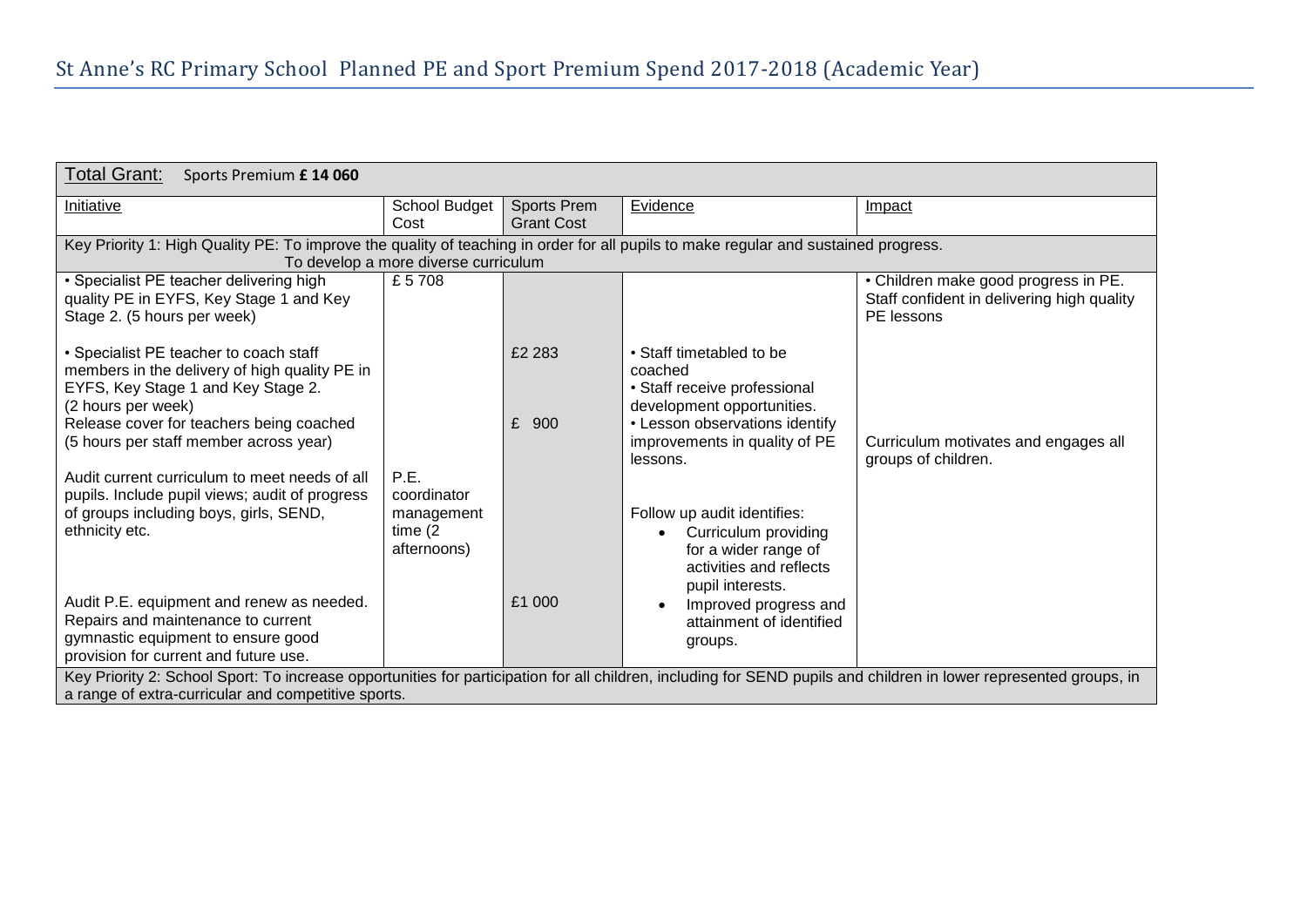| Specialist PE teacher leading after<br>school sports clubs and competitions-<br>working with school staff to encourage<br>further staff development.(eg, football,<br>netball, gymnastics) 4 hours per week<br>SSP package (School sport cluster)<br>$\bullet$                                                                                                                                                                                                                                                                                                                                                                                                                                                                                     |                                                                                                 | £4 566                   | Pupils, including those from<br>under represented groups<br>given increased opportunities<br>to participate in a wider range<br>of inter-school competitions.                                                                                                                                                                                                                                                     | • Inclusion enhanced and pupils with<br>SEND and those from under represented<br>groups participating in after school clubs<br>and competitions.                                                                                                                                                                                     |  |  |  |  |
|----------------------------------------------------------------------------------------------------------------------------------------------------------------------------------------------------------------------------------------------------------------------------------------------------------------------------------------------------------------------------------------------------------------------------------------------------------------------------------------------------------------------------------------------------------------------------------------------------------------------------------------------------------------------------------------------------------------------------------------------------|-------------------------------------------------------------------------------------------------|--------------------------|-------------------------------------------------------------------------------------------------------------------------------------------------------------------------------------------------------------------------------------------------------------------------------------------------------------------------------------------------------------------------------------------------------------------|--------------------------------------------------------------------------------------------------------------------------------------------------------------------------------------------------------------------------------------------------------------------------------------------------------------------------------------|--|--|--|--|
| providing sporting tournament<br>throughout the year for both Key Stages.<br>Also providing Gruffalo trail (literacy link)<br>and balance bike training for EYFS<br>Transport to and from sporting fixtures.<br>Swimming lessons in Y3/4 plus non<br>swimmers in Y5/6 and an SEN child from<br>Y5. (cost of lessons and transport)<br>Whole school Sports day.<br>$\bullet$<br>Speaker/motivational talk and celebrity to<br>present prizes at sports celebration<br>assembly                                                                                                                                                                                                                                                                      | £ 500<br>£9800<br>£ 200                                                                         | £ 450                    | Achievement of Gold standard<br>School Sports award. 2017 and<br>2018<br>• Engagement of whole school<br>in sports initiatives                                                                                                                                                                                                                                                                                    | Achieved July 2017<br>Children engage in healthy competition<br>and demonstrate skills learnt over the<br>years.<br>• Children inspired by professional                                                                                                                                                                              |  |  |  |  |
| Whole school Super learning day                                                                                                                                                                                                                                                                                                                                                                                                                                                                                                                                                                                                                                                                                                                    | £ 300                                                                                           |                          | • Motivational speaker visits<br>school<br>Children participate in a full day<br>of sport.                                                                                                                                                                                                                                                                                                                        | speaker.                                                                                                                                                                                                                                                                                                                             |  |  |  |  |
| Key Priority 3: Health and Well-Being: To use physical activity to improve pupils' health, wellbeing, and educational outcomes with a focus on increasing                                                                                                                                                                                                                                                                                                                                                                                                                                                                                                                                                                                          |                                                                                                 |                          |                                                                                                                                                                                                                                                                                                                                                                                                                   |                                                                                                                                                                                                                                                                                                                                      |  |  |  |  |
| physical activities during the school week<br>• Increase variety of lunchtime activities to<br>include football, basketball, netball, dance<br>etc) and train peer play leaders - Specialist<br>sports coach (15 mins x 4 days)<br>Training for midday supervisors<br>• Contribution to Forest school costs -<br>outdoor first aid training.<br>. Workshops for parents and children,<br>including Healthy eating and exercise -<br>initiatives to be developed across the year<br>(possibly Yoga, mindfulness, Change for<br>Life, Cookery club etc)<br>Audit children's current daily exercise and<br>plan to ensure 30 mins for all children every<br>day. (e.g Daily mile, wake and shake, active<br>lessons, active playtimes and clubs etc.) | $P.E. co-$<br>ordinator and<br><b>Key Stage</b><br>leaders - time<br>to monitor and<br>evaluate | £1 141<br>£ 220<br>£ 500 | Lunchtime behaviour log<br>$\bullet$<br>identifies reduced<br>behaviour incidents.<br>Pupil voice identifies<br>$\bullet$<br>satisfaction with play times.<br>(school council)<br>Monitoring by school<br>$\bullet$<br>leaders identifies active<br>play times and healthy<br>relationships between<br>children.<br>Monitoring identifies all children<br>taking part in a minimum of 30<br>mins exercise per day | Lunchtime behaviour has improved<br>$\bullet$<br>and increased activity at lunch time<br>and after school as a result of<br>focused activities.<br>Improved parental and family<br>$\bullet$<br>engagement.<br>Children with concentration and<br>$\bullet$<br>behaviour difficulties demonstrate<br>improved attitudes to learning. |  |  |  |  |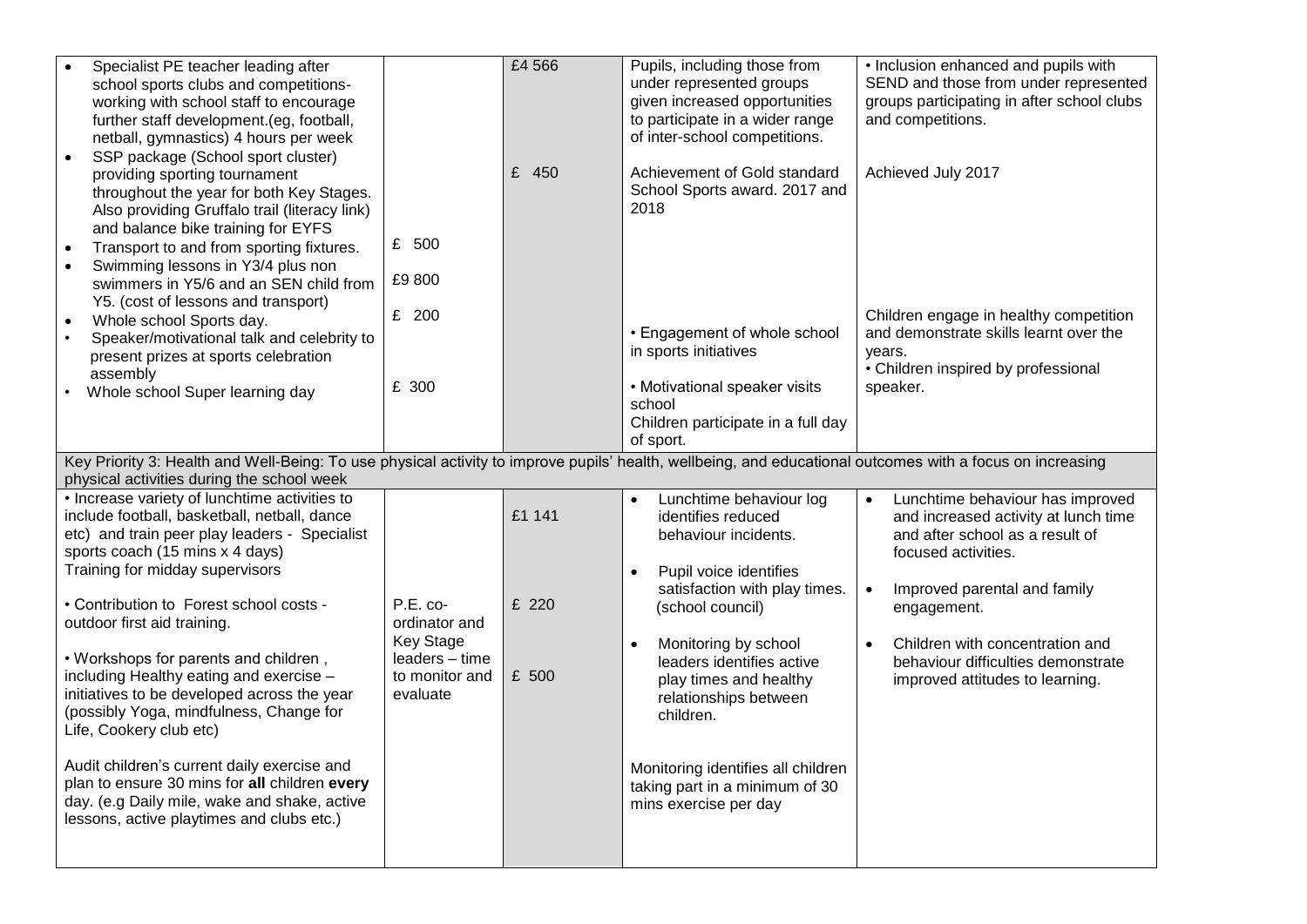| Contribution to Renovation and<br>improvements in EYFS outdoor provision to<br>increase challenge and develop physical<br>skills in Reception class.                                                                                                                                                                                                                                                                                                                                                                                                                                                               |                   | £3 000            | Monitoring identifies improved<br>physical activity in Reception<br>class                                                                                                                                                                                     | Improved GLD score at end of Reception                                                                                                                                                                  |
|--------------------------------------------------------------------------------------------------------------------------------------------------------------------------------------------------------------------------------------------------------------------------------------------------------------------------------------------------------------------------------------------------------------------------------------------------------------------------------------------------------------------------------------------------------------------------------------------------------------------|-------------------|-------------------|---------------------------------------------------------------------------------------------------------------------------------------------------------------------------------------------------------------------------------------------------------------|---------------------------------------------------------------------------------------------------------------------------------------------------------------------------------------------------------|
| Key Priority 4: Whole School Priorities: To use PE, School Sport and Physical Activity to impact on whole school priorities.<br>To impact on School Improvement<br><b>Priorities:</b><br>Aim 1: Maths: To improve reasoning skills in<br>maths across the whole school<br>Aim 4: Improve attainment and progress in<br>spelling<br>Personal Development Aim 4: To review use<br>of sport premium to ensure children develop<br>healthy lifestyles and emotional and physical<br>wellbeing<br>To impact on EYFS Improvement<br><b>Priorities:</b><br>Aim1: To improve outdoor provision for<br>physical development | Costs as<br>above | Costs as<br>above | Increased daily and weekly<br>$\bullet$<br>activity<br>Continued improvement in<br>reading progress scores<br>and maths reasoning<br>attainment across the<br>school.<br>Children in Reception class<br>$\bullet$<br>accessing excellent<br>outdoor provision | Children demonstrate improved<br>$\bullet$<br>attitudes to learning and are more<br>able to concentrate and focus on<br>learning thus improving attainment<br>Improved GLD score at end of<br>Reception |
| <b>Total Planned Spend</b>                                                                                                                                                                                                                                                                                                                                                                                                                                                                                                                                                                                         | £16 508           | £14 060           |                                                                                                                                                                                                                                                               |                                                                                                                                                                                                         |

Sports premium review:

Sports equipment was audited and replaced as necessary.

Subject leaders/ SLT reviewed PE curriculum and will introduce Manchester City to coach football and also target low attendance groups. Staff feel more confident in teaching PE- Evident from Lesson Observation and informal conversations

Introduction of new curriculum in Sept will ensure varied and diverse curriculum

Target tracker showed children made progress in PE from beginning of the year- assessments need to continue next year.